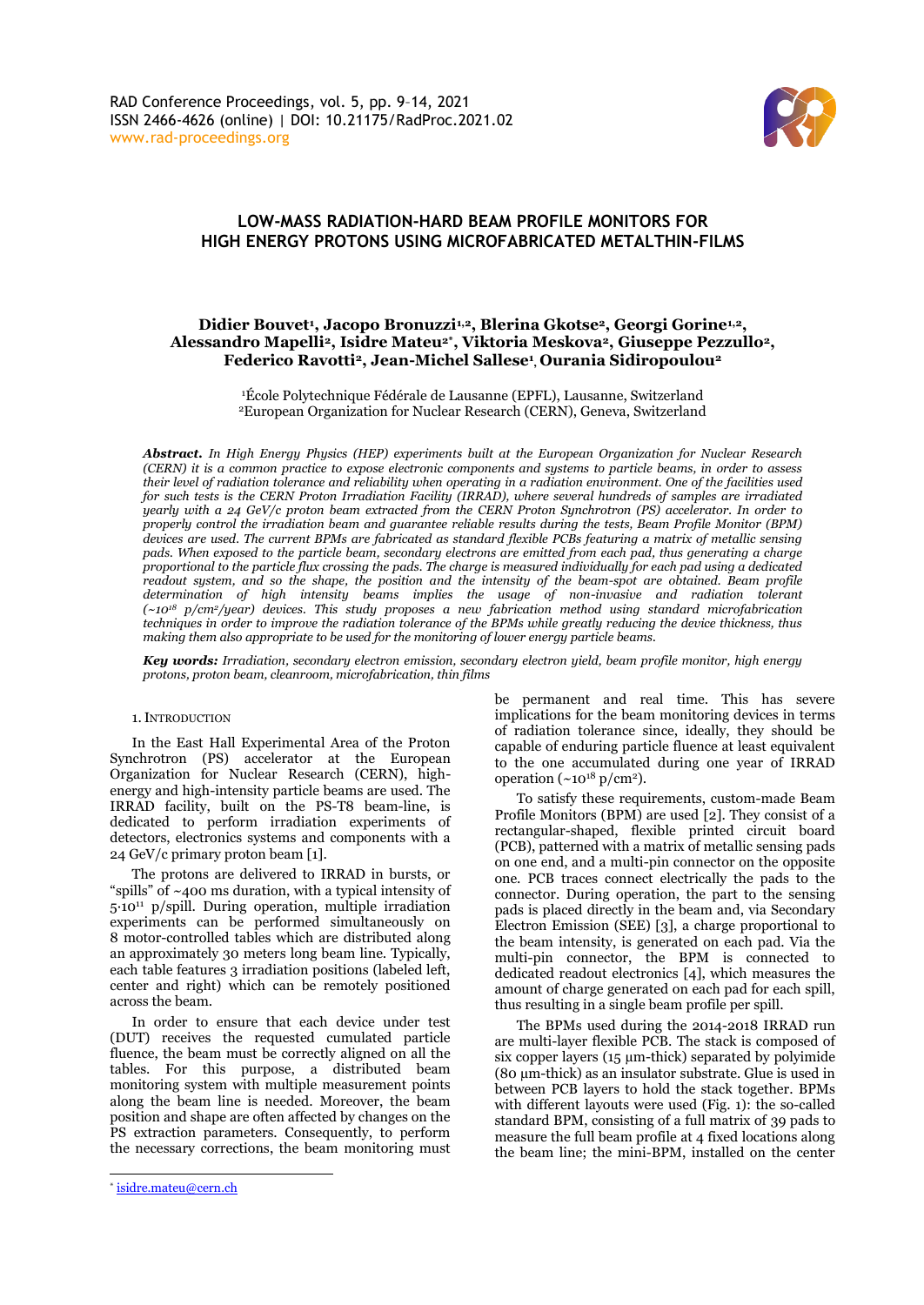position of each motorized table for alignment, and which consist of 9 pads distributed in a cross shape, to measure the beam profile projections on the vertical and horizontal axis; finally, the single-pad BPM, used as "in beam monitor", for the lateral positions (right and left) of the tables.

Although this system has proven its usefulness during 4 years of operation, there is room for optimization: first, when all the irradiation tables are inserted in the beam, the sum of all BPMs can add, roughly, 2 mm of copper and 8 mm of polyimide to the total material budget in the beam line, which contribute to the scattering of the primary protons and the production of secondary particles; second, several of the BPM detectors suffered from radiation induced damage during the run, presumably due to a failure of the glue between PCB layers which, in some cases, lead to a total loss of the device. Figure 1 shows a standard BPM and three mini-BPMs, all of them presenting signs of damage seen as a "bubble" effect; third, the devices become highly radioactive after prolonged beam exposure, something of special concern when the facility staff needs to replace a broken device.



Figure 1. Standard 39-pad BPM (on the back) and three 9-pad mini-BPMs damaged after use. It is possible to observe bubbles and burnt area (in brown), results of radiationinduced damage.

A reduction in the BPM material budget would, therefore, help to minimize the interaction with the beam and, consequently, also their radioactivity and the exposure of the operators. Furthermore, a thinner device would extend the possible usage range towards beams of lower particle energy, such as the ones used in medical applications [5]. The sputtering of very thin metal layers on a passive substrate is investigated in this work as an alternative for the production of the BPM detectors. This technique allows to build much thinner detectors and, as an additional advantage, does not use any glue. Hence, higher radiation resistance is expected. This paper describes the sensing principle, the design and the environment of fabrication, and reports on the experimental results obtained from the irradiation tests on a first batch of prototypes. These new devices are referred in the text as micro-BPMs.

## 2. BPM SENSING PRINCIPLE

When a charged particle beam strikes a metallic surface, two types of secondary electrons are generated: those from the interaction with the surface and those from backscattering in deeper material regions. The SEE process consists of three steps. 1) The

target metal absorbs the incident particles and the inner electrons become excited. Some of these electrons receive enough energy to be knocked out from their atoms. The most energetic electrons, or delta rays, can themselves produce secondary ionizations. 2) The secondary electrons diffuse toward the metal surface with energy loss through inelastic collisions. The probability of reaching the surface decreases with the depth at which the secondary electrons are created so, in practice, only electrons generated close to the surface can contribute to the emission (SEE is, then, a surface effect). 3) Finally, some of the secondary electrons can go over the surface potential barrier and escape from it.

A wide range of beam measuring instruments exploiting the SEE principle have been developed in the past [6][7]. Typically, they consist of a vacuum chamber inside which one or more metal foils, placed perpendicular to the beam propagation, are connected to a charge measurement device and used as sensing electrodes. The sensing electrodes are intercalated with biasing electrodes, connected to a positive potential in order to sweep away the emitted electrons. Variations where the foils are replaced by wires also exist [8].

Compared to the instruments referenced above, the BPM concept is simpler, as neither vacuum nor biasing electrodes are used, which makes it a much more compact device that can be easily installed in many locations along the beam line. As a drawback, lower charge generation is expected due to the absence of electric field and the fact of working in air. Although this is not a concern in IRRAD due to the extremely high beam intensity, it could limit its use in other applications. For this reason, one of the main goals of the project is to optimize the BPM design in order to maximize the Secondary Electron Yield (SEY), i.e. how many electrons are emitted per incident particle. Parameters known to affect the SEY are, among others, the emitting metal [9], the particle properties [10], the angle of incidence [11], and surface conditions such as in-situ bake out at high temperature, air exposure, oxide, termination, vacuum… [12]

The BPM sensing layer is required to be made of a low cost, relatively low Z metal, with short radioactive half-lives after irradiation and available as a target for the sputtering machine. The layer should be made as thin as possible to minimize the scattering of the beam. For the first prototypes, Aluminium (Al) was chosen as the best possible compromise to satisfy these requirements.

## 3. DESIGN

To avoid the complexity of the 39 pad standard BPM, the mini-BPM layout was chosen for the fabrication of the first micro-BPM prototypes. The layout features nine 4 x 4 mm<sup>2</sup> sensing pads, arranged in a cross shape, as shown in Fig. 2. This design allows the monitoring of the beam profile in the two Cartesian directions. For readout purposes, the sensing pads are routed towards contact pads on the opposite end of the device by 100 μm wide traces.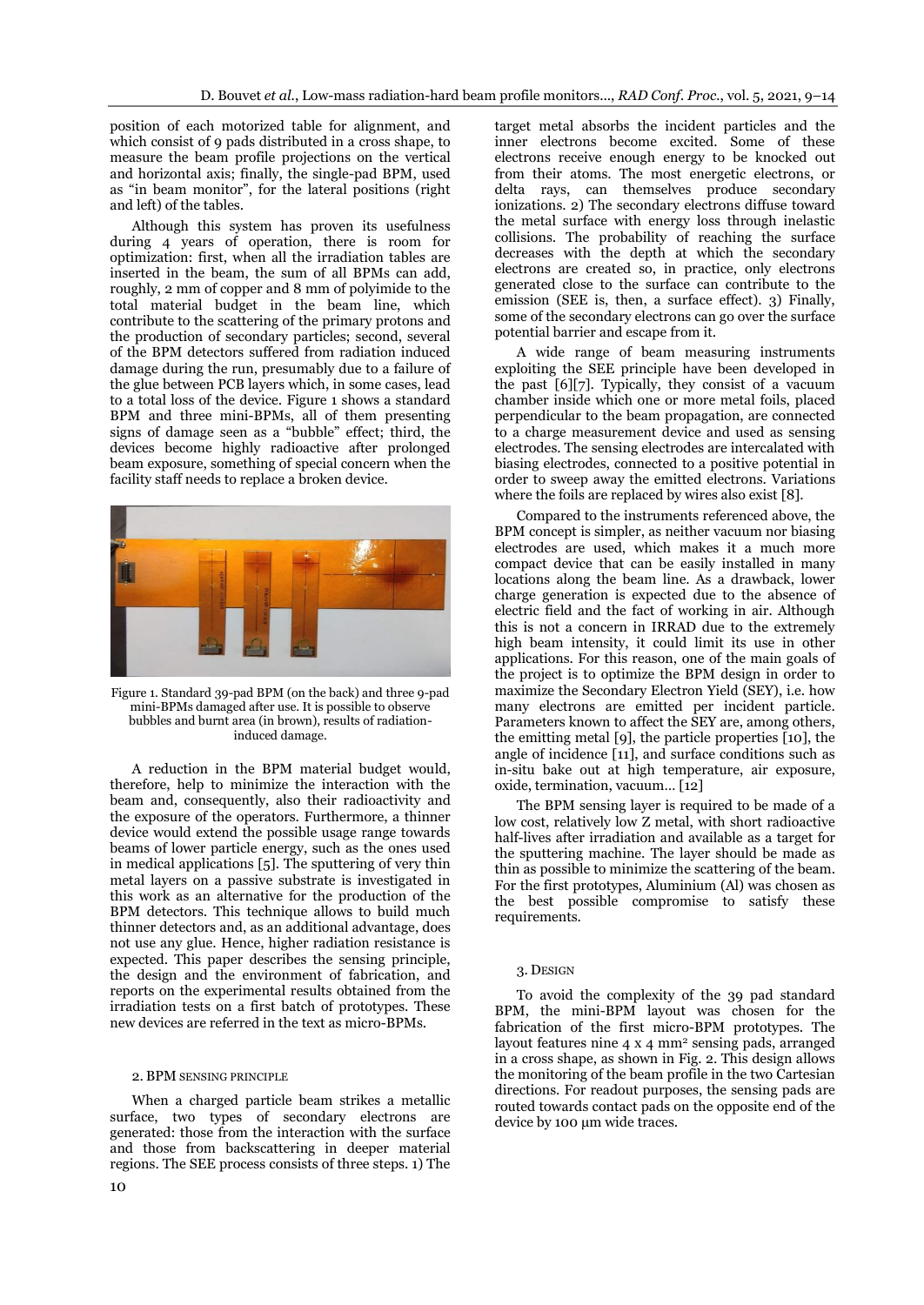

Figure 2. (a) layout of micro-BPMs and (b) image of a fabricated micro-BPM (Si-1x-50nm). Red squares in (a) represent the contact pads for electrical connections. Monitoring pads for beam profile measurements are disposed in cross, with 4 mm wide edges.

#### 4. FABRICATION

The fabrication of the micro-BPMs was carried out at the Center of Micronanotechnology (CMi) of the École Polytechnique Fédérale de Lausanne (EPFL) in Lausanne, Switzerland [13].

Table 1. List of produced prototypes of microBPMs and their main parameters.

| N.             | <b>Test</b><br><b>Name</b>   | <b>Substrate</b>                              | N. of<br>layers | Al<br>thickness  |
|----------------|------------------------------|-----------------------------------------------|-----------------|------------------|
| 1              | $Si-1x-$<br>8um              | $Si-SiO2$                                     |                 | $8 \mu m$        |
| $\overline{2}$ | $Si-1x-$<br>400nm            | $Si-SiO2$                                     | 1               | 400 nm           |
| 3              | $Si-1x-$<br>50 <sub>nm</sub> | $Si-SiO2$                                     | 1               | 50 <sub>nm</sub> |
| 4              | $Si-2x-$<br>400nm            | $Si-SiO2$                                     | $\mathbf{2}$    | 400 nm           |
| 5              | $PI-1x-$<br>400nm            | $Si-SiO2$ , coated with<br>10 µm of polyimide |                 | 400 nm           |

A first batch of devices was fabricated with the main goal of proving the feasibility of the BPM detectors with the new technique. Table 1 lists the different stacks that were produced and tested. The substrate of all the productions was a 525  $\mu$ m thick 100 mm Ø silicon wafer covered with a 1  $\mu$ m thick SiO<sub>2</sub> layer (obtained by wet oxidation). In order to confirm that the metal layer thickness does not impact the SEY generation, BPMs featuring three different metal thicknesses were produced. In addition, one device with a second metal layer was produced to try to assess the gain in signal obtained from stacking several sensing layers. Finally, some of the wafers were coated with a 10  $\mu$ m thick polyimide layer before the Aluminum sputtering, in order to evaluate the quality of the Aluminium-polyimide interface. In order to further reduce the total material budget of the detector, the Silicon substrate could be etched away in a last fabrication step and, thus, only the polyimide layer would remain as substrate.

The process flow adopted for the fabrication of each microBPM is described in the following:

- Si-1x-8um was fabricated by sputtering 8 µm of Al on the Si-SiO2 substrate. A photolithography step after the deposition was carried out to produce the desired pads layout.
- Si-1x-400nm was fabricated by the same process, changing only the thickness of the Al layer.
- Si-1x-50nm fabrication followed similar steps to the previous ones. In addition, for this production, a final  $SiO<sub>2</sub>$  passivation layer was added on top, to protect the Al traces between the pads and the contact pads. This SiO<sub>2</sub> layer was first sputtered (400 nm thick) and then patterned (by photolithography and subsequent etching) to open vias at the contact positions.
- Si-2x-400nm was fabricated by 400nm Al sputtering on the substrate, then deposition of 200nm  $SiO<sub>2</sub>$  and finally another 400nm Al layer. The intermediate SiO<sup>2</sup> layer was patterned with trenches along the signal traces so as the second metal sputtering step would result in the connection of the two metal layers (Fig. 3).
- PI-1x-400nm was fabricated by spin coating of a 10 µm thick polyimide layer on the substrate and then following the same process performed for Si-1x-400nm.



Figure 3. Cross section of a trace taken along the blue line in (left), and cross section of a pad along the orange line (right), for the Si-2x-400nm microBPM.

# 5. EXPERIMENTS

The micro-BPMs were mounted in the center position of one of the IRRAD tables (Fig. 4.a), on the existing sample-holder, and connected to the readout system in the control room through a patch-panel. A mini-BPM was placed back to back with the new micro-BPMs allowing a direct comparison of the electrical signal measured from each BPM while being crossed by the same proton spill. The signal collected by the pads was acquired and treated by the BPM data acquisition system shown in Fig. 4.b. The BPM readout uses low noise integrators through which the charge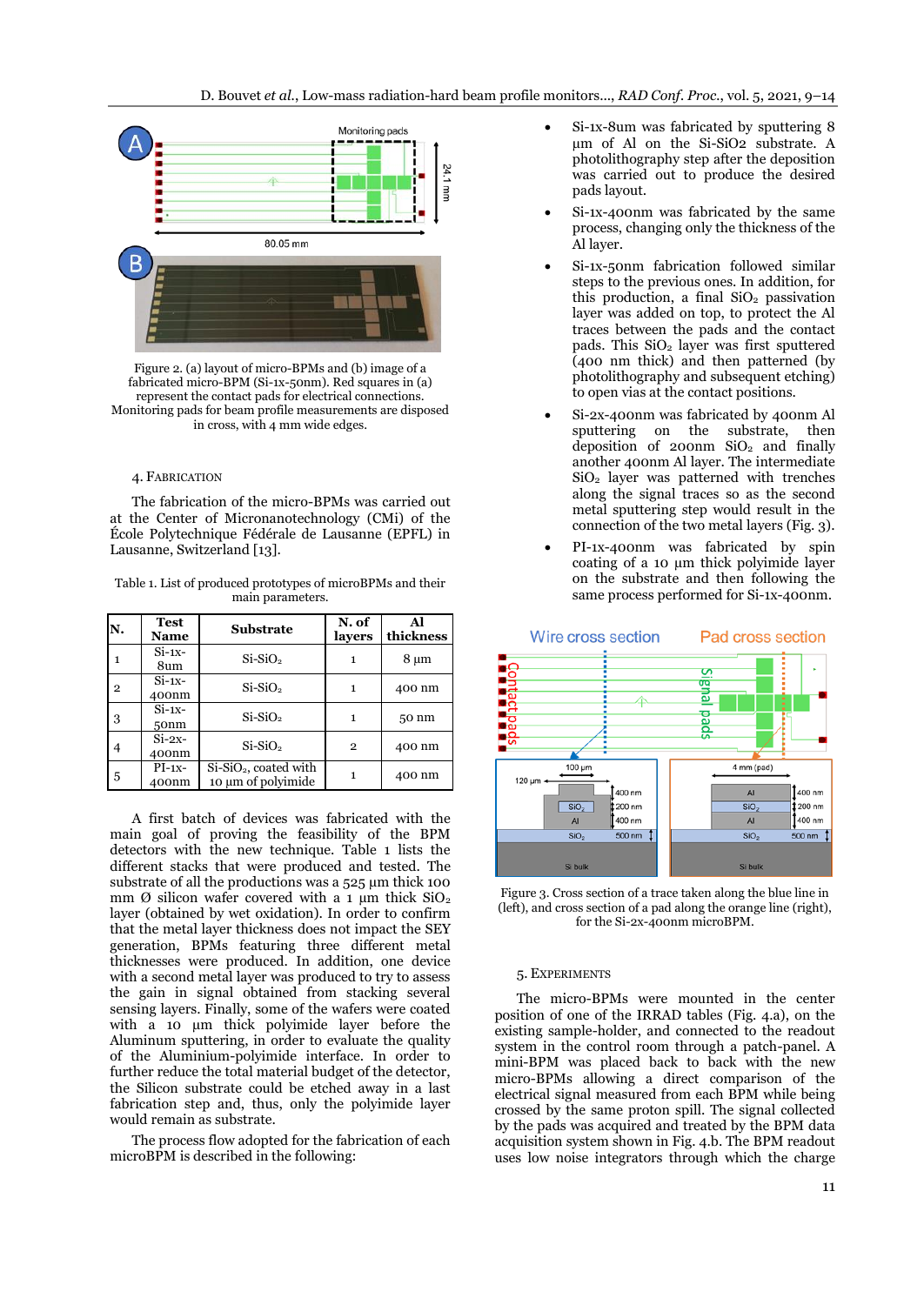generated on the pad after the crossing of particles flows. The developed voltages from each integrator are then processed by an Arduino-Yun microcontroller and the data is stored on an online database ready for visualization [3].



Figure 4. (a) Micro-BPMs with DB9 and SAMTEC connectors, installed on the irradiation table in IRRAD, together with a reference mini-BPM. (b) Rack of BPM data acquisition system located in the IRRAD control room connected to the inside of the IRRAD bunker through shielded 25 m long micro-coaxial cables.

#### 6. RESULTS AND DISCUSSION

Due to the short time available for production and testing before the end of the 2018 irradiation run, most of the devices were installed in the facility without any prior electrical testing. Moreover, many difficulties were encountered to connect the devices to the readout system. Since direct soldering on the contact pads was unsuccessful, some devices were wire-bonded to an intermediate PCB, used to interface with the same type of connector as the standard mini-BPMs; for some other devices, the cable to the readout box was directly connected to the pads using silver glue. As a consequence of these issues, the results of the experiments were not satisfactory for most of the tested devices. In many of them, significant differences in signal level were observed among the different pads, with some channels showing very small signal while, for others, the voltages given by the integrators saturated the ADC even for very low intensity beams. Faulty connections or defects in the fabrication are most likely responsible for these effects.

The best results were obtained for a device with a 400 nm sensing layer on Si (process number 2 in Table 1), so we focus here on the outcome of this test. Comparing qualitatively the beam profiles measured by the mini-BPM with the ones of the micro-BPM positioned back-to-back (Fig. 5) on the on-line BPM display, a very good resemblance is clearly visible for both X and Y directions (three consecutive spills are shown in the figure).

In order to study the linearity in the response of the device with respect to the particle flux, the beam intensity during the test was lowered, in five steps, from  $\sim$ 8·10<sup>11</sup> p/cm<sup>2</sup> to  $\sim$ 10<sup>11</sup> p/cm<sup>2</sup>.



Figure 5. Comparison between the profiles of three different proton spills measured with a mini-BPM and a micro-BPM (Si-1x-400nm). Red line corresponds to the current spill, while dashed lines correspond to the previous proton spill (orange) and one before (black). The blue, filled area in the background represents the expected profile with standard beam conditions.

Figure 6 shows a scatter plot of the voltages measured by the micro-BPM vs the ones measured by the mini-BPM, for all spills during the intensity scan. The different colors represent the 9 pads of the cross pattern. The signal level, while slightly lower for the micro-BPM remains comparable to the mini-BPM. All micro-BPM pads show a similar correlation with their mini-BPM counterparts, with some variance which could be attributed to the imperfect alignment of the 2 detectors, and the focusing or defocusing of the beam from one device to the other. The slightly sub-linear characteristic between the two devices must be attributed to the micro-BPM, since the mini-BPM response is known to be linear in this range of operation. Measurements with a Vector Network Analyzer were performed on the cables connecting the micro-BPM with the readout unit to rule out interference between channels that could be responsible for this nonlinear behavior. No cross-talk was observed, which lead us to believe that the observed effect could be attributed to exchange of electrons between pads, liberated due to the interaction with the proton beam.

Figures 7 and 8 show a comparison between the accumulated horizontal, respectively vertical, profiles measured by both devices for the whole duration of the experiment. Even though the measurements from the two devices are, qualitatively, in good agreement, the profiles measured by the micro-BPM are slightly broader than the ones measured by the mini-BPM. This effect can be explained by the sub-linear response discussed in the previous paragraph: the higher signal intensity at the beam center is more attenuated than at the tails, thus leading to a flattening of the observed profile.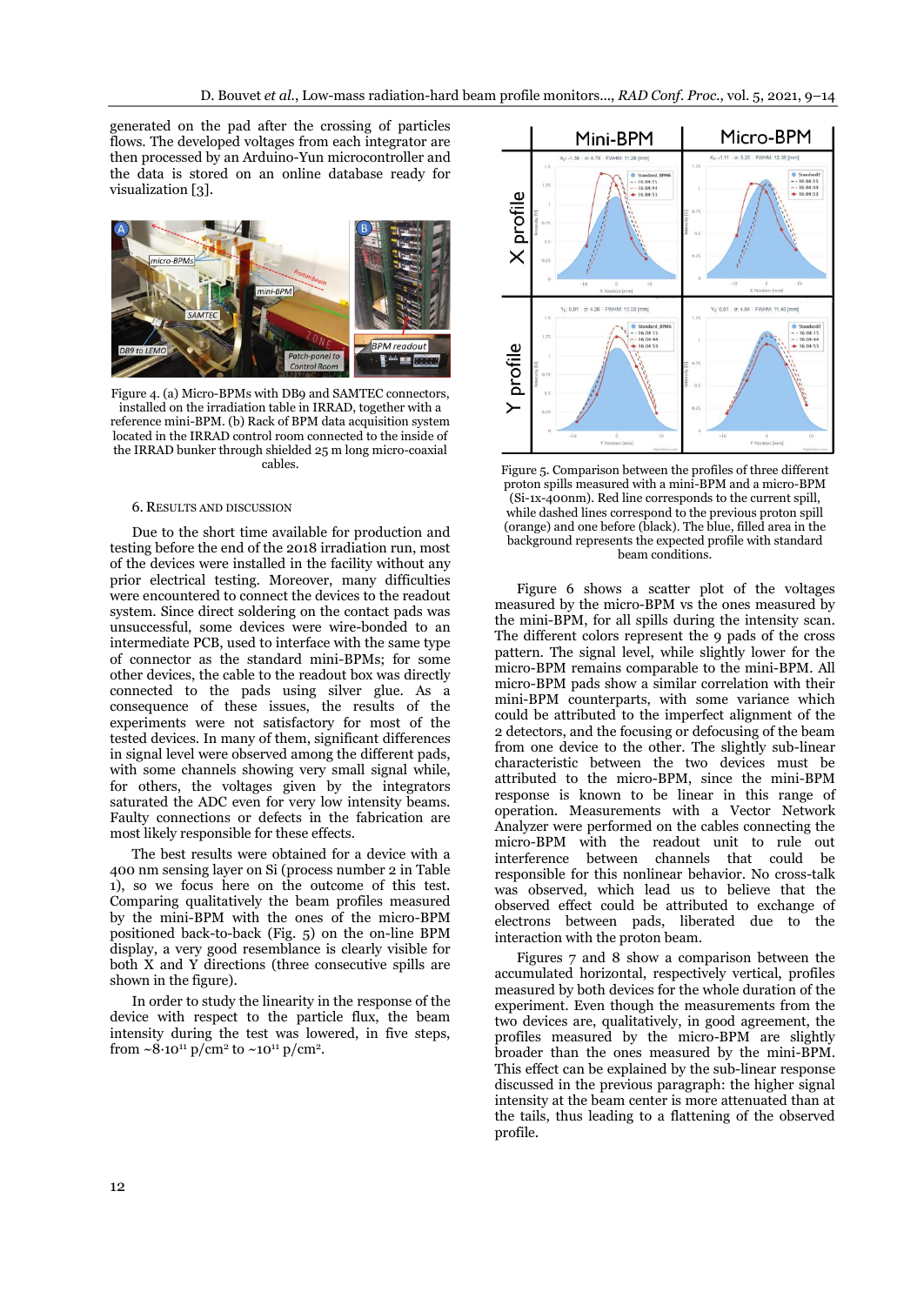

Figure 6. Scatter plot of the voltage measured by a 400 nm Al on Si micro-BPM vs the voltage measured by an old mini-BPM installed back to back, during a beam intensity scan from  $8.10^{11}$  p/cm<sup>2</sup> to  $\sim$ 10<sup>11</sup> p/cm<sup>2</sup>. Different colors represent the different pads of the cross-shaped devices.



Figure 7. Comparison of the accumulated horizontal profiles measured by the mini-BPM (blue) and micro-BPM (red), during a beam intensity scan from  $\sim 8.10^{11} \text{ p/cm}^2$  to  $\sim$ 10<sup>11</sup> p/cm<sup>2</sup>.



Figure 8. Comparison of the accumulated vertical profiles measured by the mini-BPM (blue) and micro-BPM (red), during a beam intensity scan from  $\sim 8 \cdot 10^{11} \text{ p/cm}^2$  to  $10^{11} \text{ p/cm}^2$ .

## 7. CONCLUSION

The deposition of thin  $(\leq 1 \text{ um})$  metal layers on different substrates, using state-of-the-art microfabrication techniques is being investigated as a novel approach for the fabrication of Beam Profile Monitors for the IRRAD facility at CERN. The main benefits of this technique are lower material budget (hence, reduced interaction volume), higher radiation resistance and higher design flexibility.

Several devices were produced varying the number of metal layers and the metal thickness, in order to try to disentangle the impact of these parameters on the device response. However, this was not possible since, due to the low yield in the fabrication and the lack of reliable connections to the readout electronics, many of the tested devices did not produce measurable results.

Despite the encountered difficulties and the shortage of beam time available, a fully working prototype, featuring a 400 nm Aluminum layer on a Silicon substrate, could be tested. The comparison of the profiles measured by this device versus the ones obtained by the old mini-BPM have been presented in this article and constitute the proof of principle to carry on future developments.

Further tests are needed to fully characterise the response of the new devices. Mainly, two effects need to be investigated: the sub-linear characteristic of the device signal versus the beam intensity, and the apparent broadening of the beam profile measured with the new micro-BPM, when compared to the ones measured with the old mini-BPM. To do so, a new production of BPM's is currently ongoing, and tests in new irradiation facilities are being considered for testing during CERN Long Shutdown 2, in which the IRRAD facility is not operational. One such facility is CLEAR [14], at CERN, where the micro-BPM are being characterized under a 200 MeV electron beam [15].

Since the experimental results on the first tests showed comparable signal levels between the old mini-BPM and the new BPM with only one metal layer, the new production will focus only on single layer devices, thus simplifying the production. Devices with different metal thickness will be again produced, in order to establish the comparison that was not possible in this work. In addition, since some electron exchange between pads seemed to occur on the tested devices, an attempt will be made to produce BPM detectors on polyimide substrates, instead of Silicon, with the idea of improving the isolation between channels and ruling out any contribution of the Silicon substrate on the measured signal. To achieve this, the deposition of Aluminium on polyimide, which was already tried during the first production but did not result in any fully working prototype, will need to be further investigated. Replacing the Silicon substrate with a less dense material would have the additional benefit of extending the range of application of the system to beams of lower energy.

*Acknowledgement: The authors wish to thank the staff of the Center of Micronanotechnology (CMi) of the École Polytechnique Fédérale de Lausanne (EPFL) for providing their assistance during cleanroom production. In addition, we would like to express our*